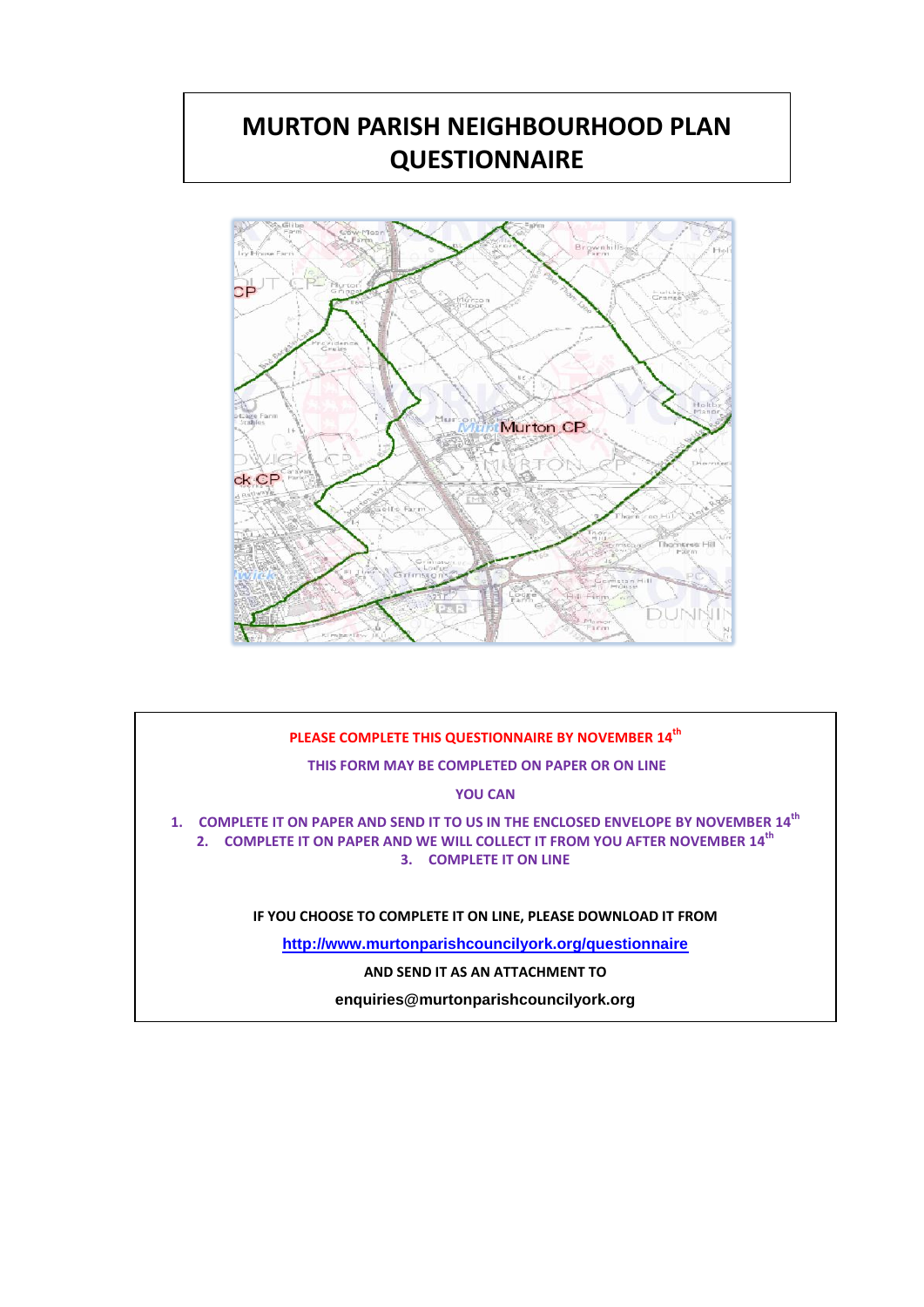### **BACKGROUND INFORMATION**

Murton is one of 11 parishes in York that has been allowed to create its own Neighbourhood Plan. It **will form part of the bigger planning picture incorporating the National Policy** ([https://www.gov.uk/guidance/national](https://www.gov.uk/guidance/national-planning-policy-framework)-planning-policy-framework) **and the** *emerging* **City of York Local Plan (**[https://www.york.gov.uk/info/20051/planning\\_policy/710/new\\_local\\_plan\)](https://www.york.gov.uk/info/20051/planning_policy/710/new_local_plan).

#### **What is a Neighbourhood Plan?**

Neighbourhood planning, part of the Government's Localism Act, is a new way for communities to decide the future of the places where they live and work. It allows us to make decisions about what is important and needs protecting, and what needs improving through the planning system.

#### **Why are we producing a Neighbourhood Plan?**

A Neighbourhood Plan will ensure that any changes or development in the future must be compliant with **your wishes as a community.**

#### **What is the emerging City of York Local Plan?**

The City of York Local Plan, which is being developed, will, when adopted, set strategic priorities for the whole city for the next 15-20 years. It forms the basis for planning decisions and will be reviewed at regular intervals. It will adhere to national policies.

#### **What has the Parish Council done so far to prepare Murton's Neighbourhood Plan?**

We applied to the City of York Council to produce a Neighbourhood Plan and, following statutory public consultation, obtained their agreement.

The Parish Council is responsible for producing the Plan and has set up a Working Party under the chairmanship of Cllr Richard Clancey to formulate proposals.

Early last year, we sent a questionnaire to every household and business in the Parish and had a helpful and encouraging response.

We have also been obtaining data about the Parish from the National Census and from the City Council's records and evidence base for the Local Plan, necessary evidence which is needed to support any proposals that we may make in our Neighbourhood Plan.

We held a Drop-In in September to describe the work done so far and to answer any questions that arose.

#### **What are the next steps?**

It is crucial to ensure that any recommendations that we make on the emerging City of York Local Plan and in our Neighbourhood Plan reflect *your* **views**. We are now asking you to complete a second questionnaire to explore further the views that you set out in the first one.

Then we will produce a first draft of the Neighbourhood Plan for the Parish and ask for comments.

#### **Can I ask questions and make comments now?**

YES! Please send questions and comments to Cllr Richard Clancey, Chairman of the Murton Neighbourhood Group Working Party.

Email: [clanceyrichard@gmail.com](mailto:clanceyrichard@gmail.com) Phone: 0780 953 1249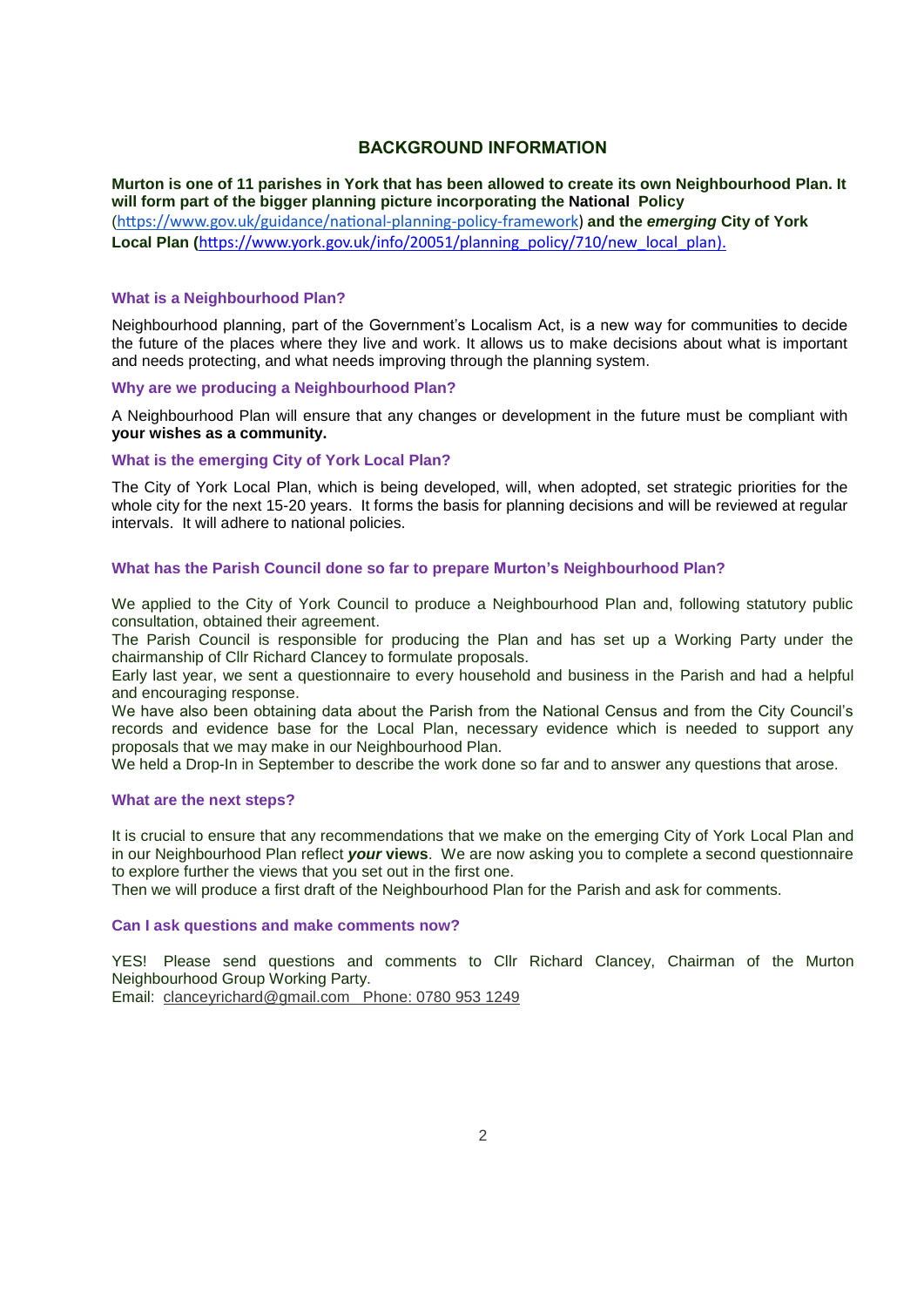# **QUESTIONNAIRE**

|         |                                   |                                                                   |                                                                                                                                                   | ____                     |         |                   |                                                                                     |  |
|---------|-----------------------------------|-------------------------------------------------------------------|---------------------------------------------------------------------------------------------------------------------------------------------------|--------------------------|---------|-------------------|-------------------------------------------------------------------------------------|--|
|         | <b>Living in the Parish</b>       |                                                                   |                                                                                                                                                   |                          |         |                   |                                                                                     |  |
| $1_{-}$ | IN WHICH OF THESE DO YOU LIVE?    |                                                                   |                                                                                                                                                   |                          |         |                   |                                                                                     |  |
|         | $\vert \ \ \vert$                 | 1 - Moins Court                                                   |                                                                                                                                                   |                          | $\perp$ | 5 - Hull Road     |                                                                                     |  |
|         | $\Box$                            | 2 - Redbarn Drive                                                 |                                                                                                                                                   |                          | $\Box$  |                   | 6 – Cavendish Grove                                                                 |  |
|         | П                                 | 3 - Meam Close                                                    |                                                                                                                                                   |                          | $\perp$ |                   | 7 - Grimston/Stamford Bridge                                                        |  |
|         | $\Box$                            | 4 - Tranby Avenue                                                 |                                                                                                                                                   |                          |         | Road              |                                                                                     |  |
| 2.      | landlord<br>$\Box$ Other          | $\Box$ The owner-occupier<br>3. DO YOU AGREE WITH THIS STATEMENT? | WHICH OF THE FOLLOWING APPLIES TO YOU?                                                                                                            |                          |         |                   | $\Box$ Rent from a housing association $\Box$ Rent from a private                   |  |
|         |                                   |                                                                   | I would like to see more social activities in my area                                                                                             |                          |         |                   |                                                                                     |  |
|         | $\Box$ Yes                        |                                                                   | $\square$ No                                                                                                                                      |                          |         |                   |                                                                                     |  |
|         |                                   |                                                                   | 4. IF YOU HAVE ANSWERED YES, PLEASE SUGGEST THE ACTIVIIES THAT YOU LIKE TO SEE OCCUR                                                              |                          |         |                   |                                                                                     |  |
|         |                                   |                                                                   |                                                                                                                                                   |                          |         |                   |                                                                                     |  |
|         |                                   |                                                                   |                                                                                                                                                   |                          |         |                   |                                                                                     |  |
| 5.      |                                   |                                                                   | (If you have children, you and they may wish to make suggestions)<br>IN THE EARLIER (Spring 2016) QUESTIONNAIRE, THE FOLLOWING WORDS WERE USED BY |                          |         |                   |                                                                                     |  |
|         |                                   |                                                                   |                                                                                                                                                   |                          |         |                   | RESPONDENTS ABOUT THE AREA IN WHICH THEY LIVE. TICK THE WORDS WITH WHICH YOU AGREE: |  |
|         | $\Box$ Quiet                      | $\Box$ Clean                                                      |                                                                                                                                                   | $\Box$ Friendly          |         | $\Box$ No trouble |                                                                                     |  |
|         | $\Box$ Noisy residents<br>spaces) |                                                                   | $\Box$ Inconsiderate residents                                                                                                                    | $\Box$ Attractive        |         |                   | $\Box$ Estate well set out (green                                                   |  |
|         |                                   | $\Box$ Too many transient residents                               |                                                                                                                                                   | $\Box$ Family atmosphere |         |                   |                                                                                     |  |
| 6.      |                                   | <b>WORDS WITH WHICH YOU AGREE:</b>                                | IN THE EARLIER (Spring 2016) QUESTIONNAIRE, THE FOLLOWING WORDS WERE USED BY                                                                      |                          |         |                   | RESPONDENTS ABOUT THE ADVANTAGES AND DISADVANTAGES OF LIVING IN THE AREA. TICK THE  |  |
|         | $\Box$ Good bus service           |                                                                   | $\Box$ Too many houses on short term lets                                                                                                         |                          |         |                   | $\Box$ Good shops nearby                                                            |  |
|         |                                   | $\Box$ Easy to get into the city                                  | $\Box$ Close to the sports centre                                                                                                                 |                          |         |                   | Little social life                                                                  |  |
|         |                                   | Noisy businesses nearby                                           |                                                                                                                                                   |                          |         |                   |                                                                                     |  |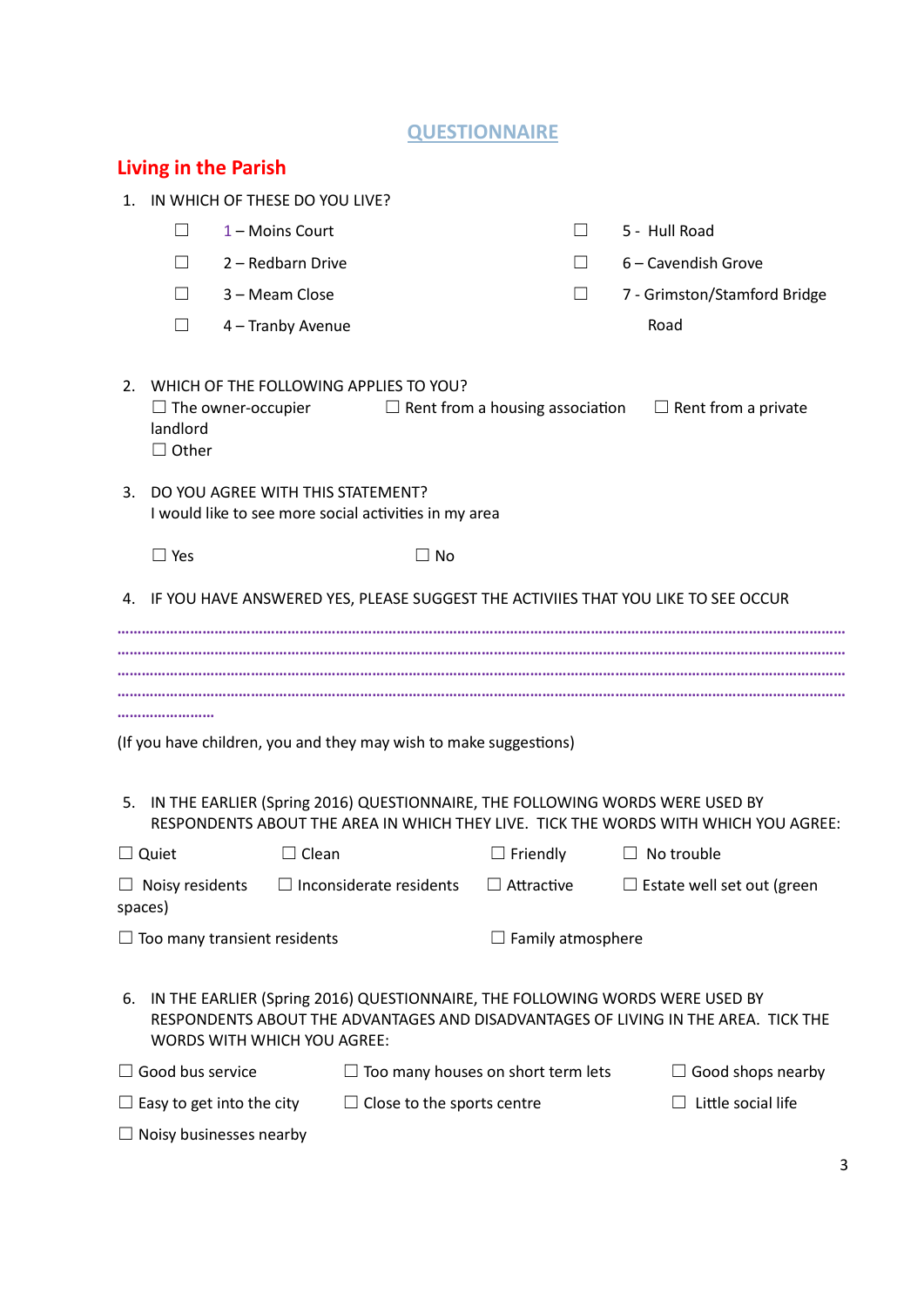|    | 7. OVERALL, HOW SATISFIED OR DISSATISFIED ARE YOU WITH THE AREA IN WHICH YOU LIVE? |                                                                                          |              |                              |  |  |
|----|------------------------------------------------------------------------------------|------------------------------------------------------------------------------------------|--------------|------------------------------|--|--|
|    | $\Box$                                                                             | 1 - Very satisfied                                                                       | $\Box$       | 3 - Fairly dissatisfied      |  |  |
|    | П                                                                                  | 2 - Fairly satisfied                                                                     | $\Box$       | 4 - Very dissatisfied        |  |  |
|    |                                                                                    |                                                                                          |              |                              |  |  |
|    |                                                                                    |                                                                                          |              |                              |  |  |
| 8. |                                                                                    | PLEASE COMMENT ON THE REASONS FOR YOUR ANSWER TO QUESTION 7                              |              |                              |  |  |
|    |                                                                                    |                                                                                          |              |                              |  |  |
|    |                                                                                    |                                                                                          |              |                              |  |  |
|    | <b>Housing</b>                                                                     |                                                                                          |              |                              |  |  |
|    |                                                                                    | 9. WOULD YOU SUPPORT A PROPOSAL FOR MORE HOUSING IN YOUR AREA? (For example SUPPOSING    |              |                              |  |  |
|    |                                                                                    | A SITE NEAR YOU BECAME AVAILABLE FOR A NEW DEVELOPMENT.)                                 |              |                              |  |  |
|    | $\mathsf{L}$                                                                       | $1 - Yes$                                                                                |              | $2 - No$                     |  |  |
|    |                                                                                    | 10. IF YOU ANSWERED YES, WOULD YOU PREFER TO SEE THE HOUSES TO BE                        |              |                              |  |  |
|    | $\perp$                                                                            | Starter/Affordable houses                                                                | $\Box$       | Social housing               |  |  |
|    | П.                                                                                 | 2-3 bedroom houses                                                                       | $\Box$       | Retirement/Sheltered housing |  |  |
|    | П                                                                                  | 4-5 bedroom houses                                                                       |              |                              |  |  |
|    | <b>RENTING ONE?</b>                                                                | 11. IF YOU ANSWERED YES TO QUESTION 9, WOULD YOU OR A RELATIVE BE INTERESTED IN BUYING / |              |                              |  |  |
|    | $\Box$                                                                             | $1 - Yes$                                                                                | $\mathsf{L}$ | $2 - No$                     |  |  |
|    |                                                                                    | 12. IF YOU ANSWERED YES TO QUESTION 11, WHICH TYPE OF HOUSE WOULD YOU CHOOSE?            |              |                              |  |  |
|    | $\Box$                                                                             | Starter/Affordable houses                                                                | $\Box$       | Social housing               |  |  |
|    | П                                                                                  | 2-3 bedroom houses                                                                       | П            | Retirement/Sheltered housing |  |  |
|    | $\Box$                                                                             | 4-5 bedroom houses                                                                       |              |                              |  |  |
|    |                                                                                    | The emerging City of York Local Plan                                                     |              |                              |  |  |

The emerging City of York Local Plan makes certain statements about the parishes surrounding the City of York. For each of the following, do you agree with their view on a scale of 1-4 where 1 is Very important and 4 is Very unimportant.

13. The emerging City of York Local Plan emphasizes the importance of the Green Belt and that there should be no erosion of the green spaces in the Parish? DO YOU CONSIDER THIS TO BE:

| $\Box$ 1 – Very important     | $\Box$ 3 – Somewhat unimportant |
|-------------------------------|---------------------------------|
| $\Box$ 2 – Somewhat important | $\Box$ 4 – Very unimportant     |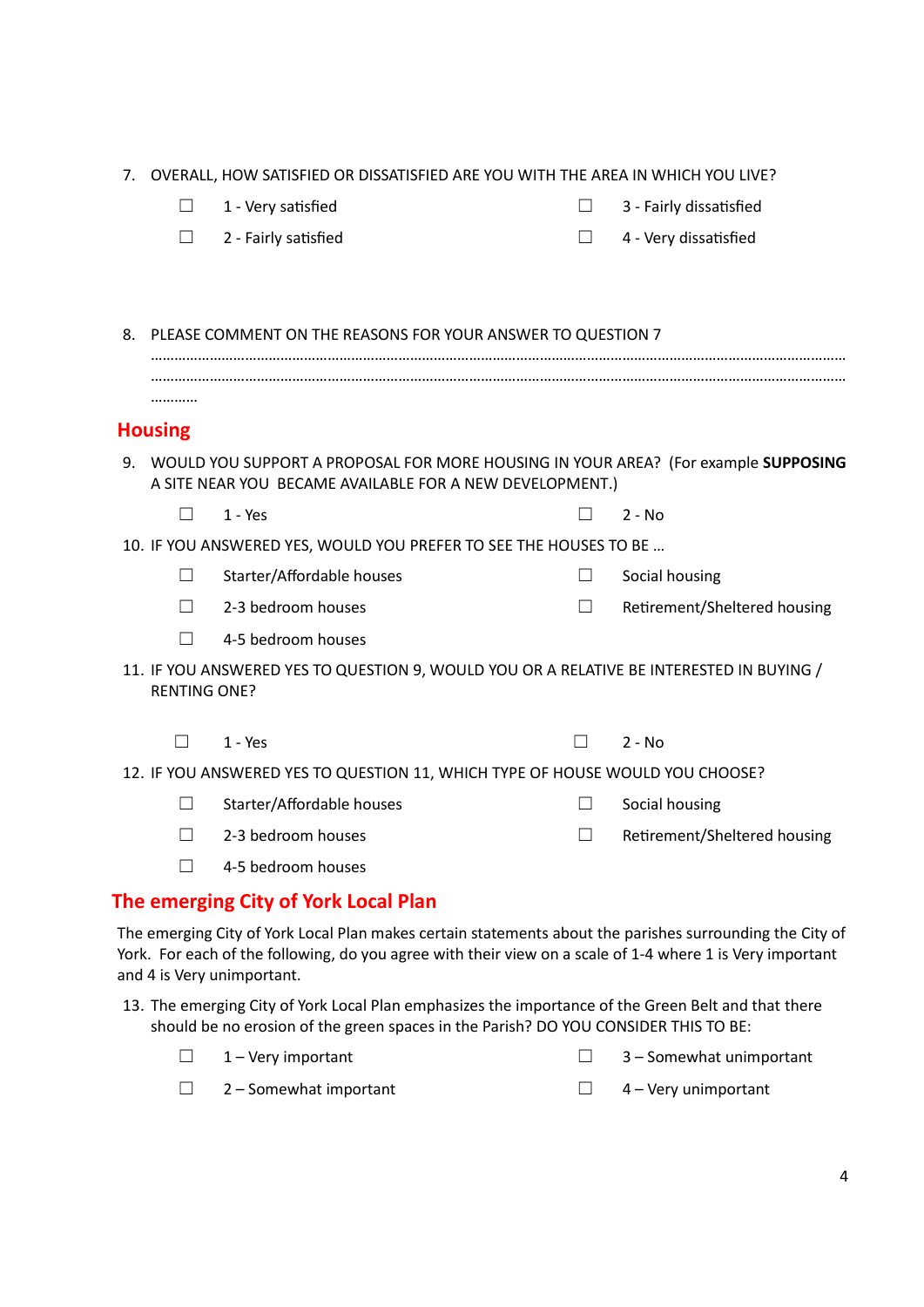# **Communications**

|  |            | 14. HOW SATISFIED ARE YOU WITH YOUR BROADBAND SERVICE IN YOUR AREA?         |           |               |        |                                                                                           |
|--|------------|-----------------------------------------------------------------------------|-----------|---------------|--------|-------------------------------------------------------------------------------------------|
|  | $\Box$     | 1 - Very satisfied                                                          |           |               | $\Box$ | 3 - Fairly dissatisfied                                                                   |
|  | $\Box$     | 2 - Fairly satisfied                                                        |           |               | $\Box$ | 4 - Very dissatisfied                                                                     |
|  |            | 15. HOW SATISFIED ARE YOU WITH YOUR CELLULAR 'PHONE RECEPTION IN YOUR AREA? |           |               |        |                                                                                           |
|  | $\Box$     | 1 - Very satisfied                                                          |           |               | $\Box$ | 3 - Fairly dissatisfied                                                                   |
|  | $\Box$     | 2 - Fairly satisfied                                                        |           |               | $\Box$ | 4 - Very dissatisfied                                                                     |
|  |            | <b>Murton Parish and its Parish Council</b>                                 |           |               |        |                                                                                           |
|  |            | 16. DID YOU KNOW THAT YOU LIVE IN MURTON PARISH?                            |           |               |        |                                                                                           |
|  | $\Box$ Yes |                                                                             | $\Box$ No |               |        |                                                                                           |
|  |            |                                                                             |           |               |        | 17. IF SO, DO YOU KNOW OF THE WORK THAT THE PARISH COUNCIL DOES ON YOUR BEHALF?           |
|  | $\Box$ Yes |                                                                             | $\Box$ No |               |        |                                                                                           |
|  |            | IS ONE NEAR YOU?                                                            |           |               |        | 18. IF SO, DO YOU READ ABOUT THE WORK OF THE PARISH COUNCIL ON THE NOTICE BOARDS IF THERE |
|  | ш          | $1 -$ Regularly                                                             | $\Box$    | 2 – Sometimes |        | 3 - Never<br>$\perp$                                                                      |
|  |            |                                                                             |           |               |        |                                                                                           |
|  |            | 19. IF SO, DO YOU READ ABOUT THE WORK OF THE PARISH COUNCIL ON ITS WEBSITE? |           |               |        |                                                                                           |
|  | $\Box$     | 1 - Regularly                                                               |           | $\Box$ Never  |        |                                                                                           |
|  | $\Box$     | 2 - Sometimes                                                               |           |               |        |                                                                                           |
|  |            | 20. WOULD YOU LIKE TO HAVE A RESIDENTS'<br>NOTICE BOARD IN YOUR AREA?       |           |               |        |                                                                                           |
|  | $\Box$ Yes |                                                                             | $\Box$ No |               |        |                                                                                           |
|  |            | <b>Anti-Social behaviour in your area</b>                                   |           |               |        |                                                                                           |
|  |            | DO YOU AGREE OR DISAGREE WITH THE FOLLOWING STATEMENTS:                     |           |               |        |                                                                                           |
|  |            | 21. I am concerned about BURGLARIES in my area                              |           |               |        |                                                                                           |
|  | $\Box$     | 1 - Strongly agree                                                          |           |               | $\Box$ | 3 - Somewhat disagree                                                                     |
|  | $\Box$     | 2 - Somewhat agree                                                          |           |               | $\Box$ | 4 - Strongly disagree                                                                     |
|  |            |                                                                             |           |               |        |                                                                                           |
|  |            | 22. I am concerned about CAR CRIME in my area                               |           |               |        |                                                                                           |
|  | $\Box$     | 1 - Strongly agree                                                          |           |               | $\Box$ | 3 - Somewhat disagree                                                                     |
|  | П          | 2 - Somewhat agree                                                          |           |               | $\Box$ | 4 - Strongly disagree                                                                     |
|  |            | 23. I am concerned about DOG FOULING in my area                             |           |               |        |                                                                                           |
|  | $\Box$     | 1 - Strongly agree                                                          |           |               | $\Box$ | 3 - Somewhat disagree                                                                     |
|  | $\Box$     | 2 - Somewhat agree                                                          |           |               | $\Box$ | 4 - Strongly disagree<br>5                                                                |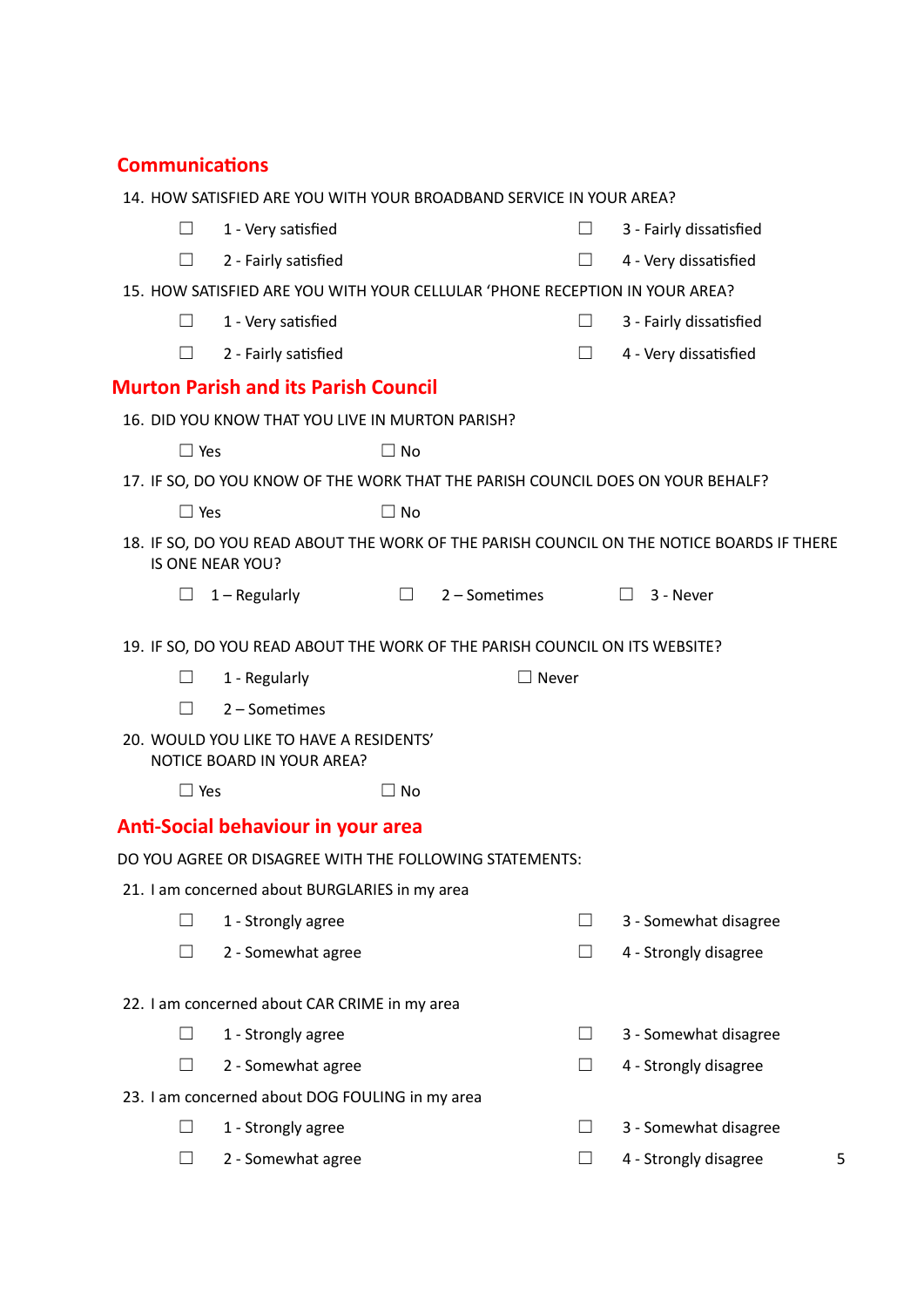24. I am concerned about FLY TIPPING in my area

|                                                                 |                                            | 1 - Strongly agree |  | 3 - Somewhat disagree |  |  |  |  |
|-----------------------------------------------------------------|--------------------------------------------|--------------------|--|-----------------------|--|--|--|--|
|                                                                 |                                            | 2 - Somewhat agree |  | 4 - Strongly disagree |  |  |  |  |
|                                                                 |                                            |                    |  |                       |  |  |  |  |
|                                                                 | 25. I am concerned about LITTER in my area |                    |  |                       |  |  |  |  |
|                                                                 |                                            | 1 - Strongly agree |  | 3 - Somewhat disagree |  |  |  |  |
|                                                                 |                                            | 2 - Somewhat agree |  | 4 - Strongly disagree |  |  |  |  |
| 26. I am concerned about OTHER ANTI-SOCIAL BEHAVIOUR in my area |                                            |                    |  |                       |  |  |  |  |
|                                                                 |                                            | 1 - Strongly agree |  | 3 - Somewhat disagree |  |  |  |  |
|                                                                 |                                            | 2 - Somewhat agree |  | 4 - Strongly disagree |  |  |  |  |
|                                                                 |                                            |                    |  |                       |  |  |  |  |

27. If you have answered question 26, please say what other forms of anti-social behaviour concern you

…………………………………………………………………………………………….…………………………………………………………

# **Traffic**

| DO YOU AGREE OR DISAGREE WITH THE FOLLOWING STATEMENTS:                                                                                             |                                                                      |         |                       |  |  |  |  |
|-----------------------------------------------------------------------------------------------------------------------------------------------------|----------------------------------------------------------------------|---------|-----------------------|--|--|--|--|
| 28. Lam concerned about the SPEEDING ALONG THE HULL ROAD                                                                                            |                                                                      |         |                       |  |  |  |  |
| $\perp$                                                                                                                                             | 1 - Strongly agree                                                   | $\perp$ | 3 - Somewhat disagree |  |  |  |  |
| $\overline{\phantom{a}}$                                                                                                                            | 2 - Somewhat agree                                                   |         | 4 - Strongly disagree |  |  |  |  |
|                                                                                                                                                     | 29. I am concerned about the SPEEDING ON THE 30 MPH ROADS IN MY AREA |         |                       |  |  |  |  |
| $\perp$                                                                                                                                             | 1 - Strongly agree                                                   | $\Box$  | 3 - Somewhat disagree |  |  |  |  |
| П                                                                                                                                                   | 2 - Somewhat agree                                                   |         | 4- Strongly disagree  |  |  |  |  |
| 30. If you consider speeding to be a problem, please comment on your answer to questions 28 and 29<br>and suggest a way of ameliorating the problem |                                                                      |         |                       |  |  |  |  |
|                                                                                                                                                     | 31. I am concerned about PARKING IN THE ROAD/STREET                  |         |                       |  |  |  |  |
| $\perp$                                                                                                                                             | 1 - Strongly agree                                                   | $\Box$  | 4 - Somewhat disagree |  |  |  |  |
| $\mathsf{L}$                                                                                                                                        | 2 - Somewhat agree                                                   |         | 3 - Strongly disagree |  |  |  |  |
|                                                                                                                                                     | 32. I am concerned about PARKING ON THE GRASS VERGES IN MY AREA      |         |                       |  |  |  |  |
|                                                                                                                                                     | 1 - Strongly agree                                                   |         | 3 - Somewhat disagree |  |  |  |  |

□ 2 - Somewhat agree □ 2 - Somewhat agree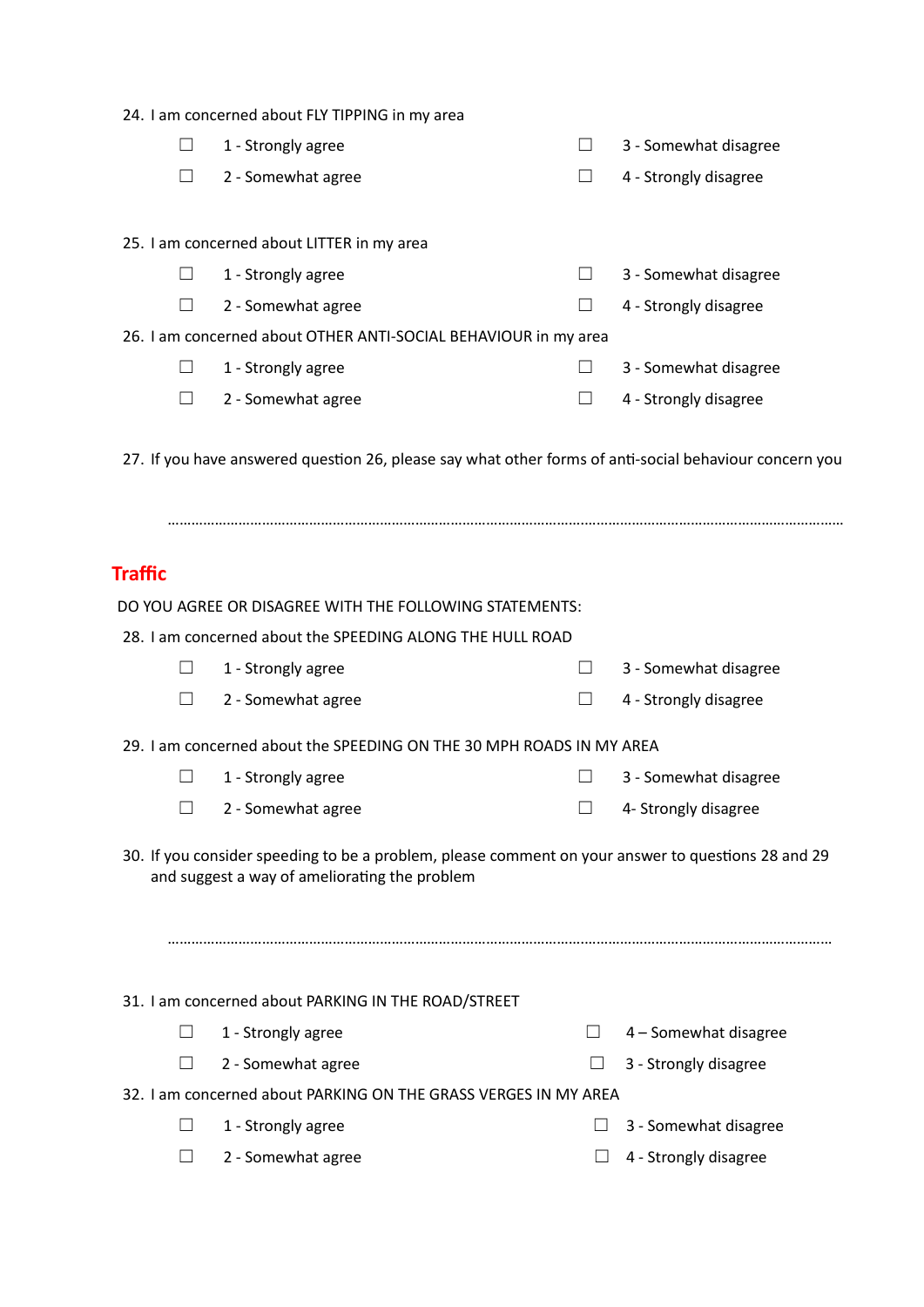|                         | 33. I am concerned about OTHER TRAFFIC ISSUES IN MY AREA                           |                |                       |
|-------------------------|------------------------------------------------------------------------------------|----------------|-----------------------|
| $\Box$                  | 1 - Strongly agree                                                                 | $\Box$         | 3 - Somewhat disagree |
| $\perp$                 | 2 - Somewhat agree                                                                 | $\Box$         | 4 - Strongly disagree |
|                         | 34. If you have answered question 33, please say what the other traffic issues are |                |                       |
|                         |                                                                                    |                |                       |
|                         |                                                                                    |                |                       |
| <b>Footpaths</b>        |                                                                                    |                |                       |
|                         | 35. ARE YOU HAPPY WITH THE STATE OF THE FOOTPATHS IN YOUR AREA?                    |                |                       |
| $\perp$                 | $1 - Yes$                                                                          | $\perp$        | $2 - No$              |
| <b>FOOTPATHS</b>        | 36. IF YOU ANSWERED NO TO QUESTION 35, PLEASE EXPLAIN WHY YOU ARE UNHAPPY WITH THE |                |                       |
| <b>Rights of Way</b>    |                                                                                    |                |                       |
|                         | 37. DO YOU KNOW ABOUT THE RIGHTS OF WAY IN THE PARISH?                             |                |                       |
|                         | $1 - Yes$                                                                          | $\Box$         | $2 - No$              |
|                         | 38. IF YOU ANSWERED YES, HOW OFTEN DID YOU USE THEM OVER THE LAST TWELVE MONTHS?   |                |                       |
|                         |                                                                                    |                |                       |
| <b>Travel to school</b> |                                                                                    |                |                       |
|                         | 39. DO YOU HAVE CHILDREN IN A NEARBY PRIMARY SCHOOL?                               |                |                       |
| $\Box$                  | $1 - Yes$                                                                          | $\blacksquare$ | $2 - No$              |
|                         | 40. IF YES, ARE YOU SATISFIED WITH TRAVEL ARRANGEMENTS TO SCHOOL?                  |                |                       |
|                         | $\Box$ 1 – Yes                                                                     | $\Box$         | $2 - No$              |
|                         | 41. IF YOU ANSWERED NO TO QUESTION 36, PLEASE SAY WHY                              |                |                       |
|                         |                                                                                    |                |                       |
|                         |                                                                                    |                |                       |
|                         |                                                                                    |                |                       |
|                         | 42. DO YOU HAVE CHILDREN IN A NEARBY SECONDARY SCHOOL?                             |                |                       |
| $\perp$                 | $1 - Yes$                                                                          | $\perp$        | $2 - No$              |
|                         | 43. IF YES, ARE YOU SATISFIED WITH TRAVEL ARRANGEMENTS TO SCHOOL?                  |                |                       |
|                         | $1 - Yes$                                                                          | $\mathsf{L}$   | $2 - No$              |
|                         | 44. IF YOU ANSWERED NO TO QUESTION 43, PLEASE SAY WHY                              |                |                       |